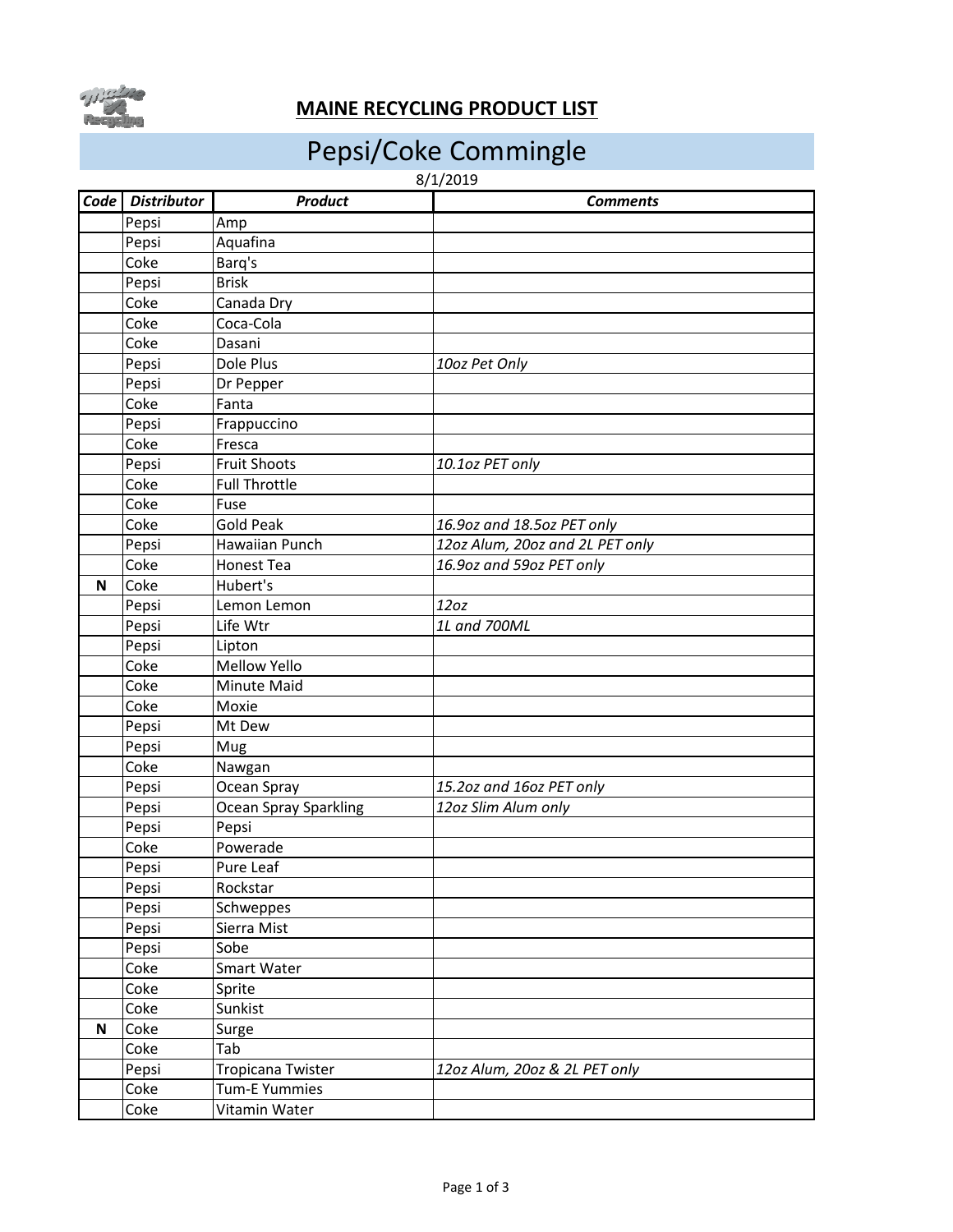

### **MAINE RECYCLING PRODUCT LIST**

# Pepsi/Coke Commingle

### **Sorts**

10/16 oz Glass ‐ 24 Count 15.2‐16.9 oz Plastic ‐ 192 Count 1 Gallon Plastic - 30 Count 12 oz Plastic - 240 Count 2 lt Plastic ‐ 56 Count 16 oz Alum ‐ 240 Count 1 to 1.5 lt Plastic‐ 108 Count 12 oz Alum ‐ 324 Count 24 oz Plastic - 120 Count 8 oz Alum - 432 Count 20 oz Plastic - 168 Count Misc - 24 Count